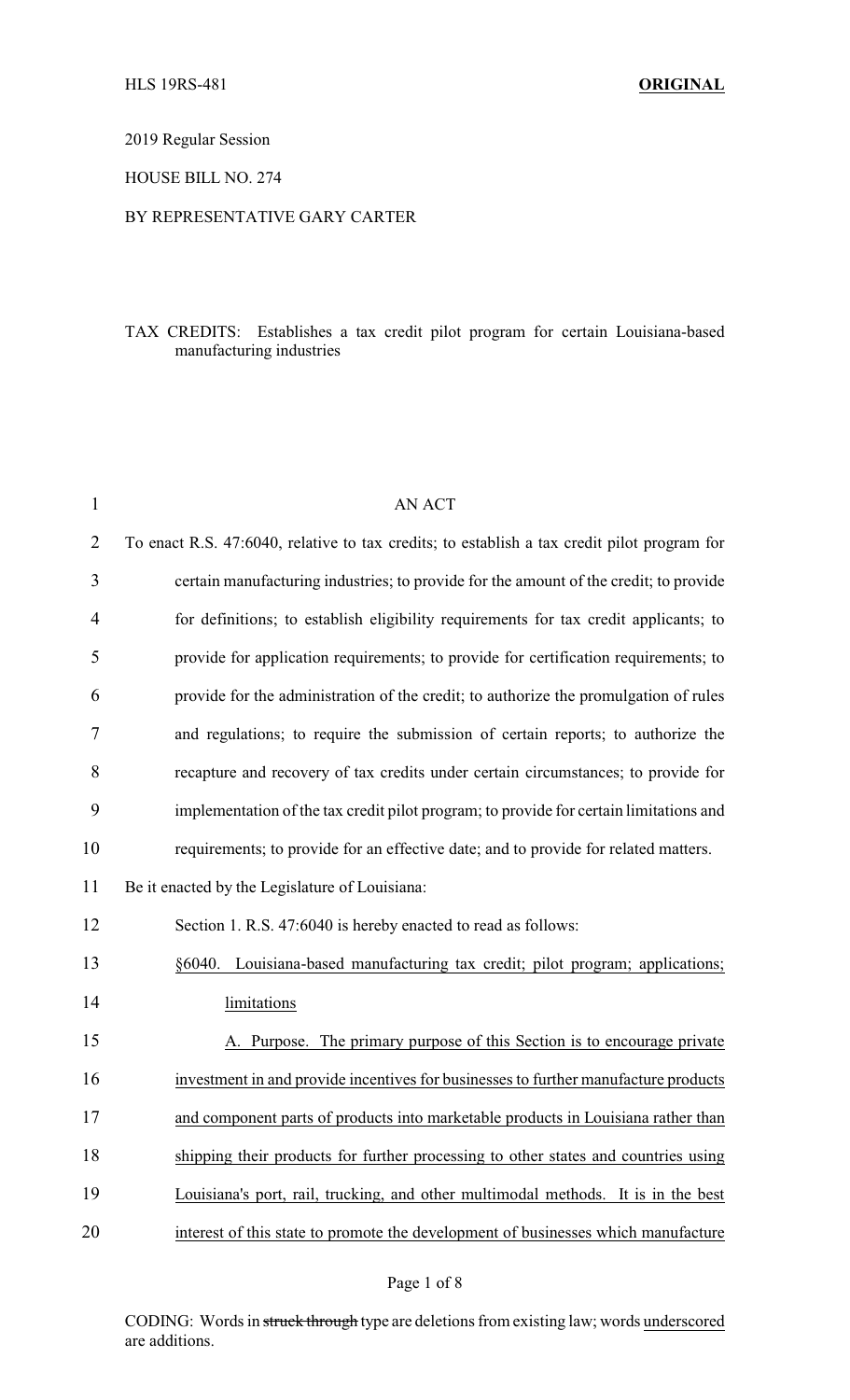| $\mathbf{1}$   | products such as steel, rubber, aluminum, forestry products, coffee, and other food    |
|----------------|----------------------------------------------------------------------------------------|
| $\overline{2}$ | products into marketable products in this state prior to being shipped into intrastate |
| 3              | and interstate commerce. Because public funding sources for business investment        |
| 4              | have not kept pace with the need to expand our economy, it is determined that          |
| 5              | private investment and public-private partnerships should be encouraged as a means     |
| 6              | to assist the state in financing investment in manufacturing establishments in our     |
| 7              | state and in our citizens. The development of unique business investment and           |
| 8              | opportunities are essential to Louisiana's economic health and the ability of business |
| 9              | and industry associated with manufacturing establishments to compete cost              |
| 10             | effectively on a regional, national, and global scale.                                 |
| 11             | B. Definitions. For purposes of this Section, the following words shall have           |
| 12             | the following meanings unless the context clearly indicates otherwise:                 |
| 13             | "Department" shall mean the Department of Economic Development.<br>(1)                 |
| 14             | "Project" shall mean and include any land, building, or other<br>(2)                   |
| 15             | improvement, and all real and personal properties deemed necessary or useful in        |
| 16             | connection therewith, whether or not previously in existence, located or to be located |
| 17             | in a qualified opportunity zone census tract, as certified by the Secretary of the     |
| 18             | United States Treasury, in this state to produce manufacturing establishments which    |
| 19             | engage in the business of working raw materials into wares and marketable products.    |
| 20             | "Project" shall also include machinery, equipment, materials, products, or             |
| 21             | commodities owned by a business entity which are imported to or from a                 |
| 22             | manufacturing establishment, or fabrication, assembly, distribution, processing, or    |
| 23             | warehouse facility located in Louisiana and which are moved by way of an               |
| 24             | oceangoing vessel, rail, truck, or other multimodal method during the taxable year.    |
| 25             | (3) "Qualifying project" shall mean and include a project to be undertaken             |
| 26             | by a manufacturing establishment or a business that has a minimum capital cost of      |
| 27             | not less than one and one-half million dollars and at which the predominant trade or   |
| 28             | business activity conducted will constitute manufacturing products or assembling       |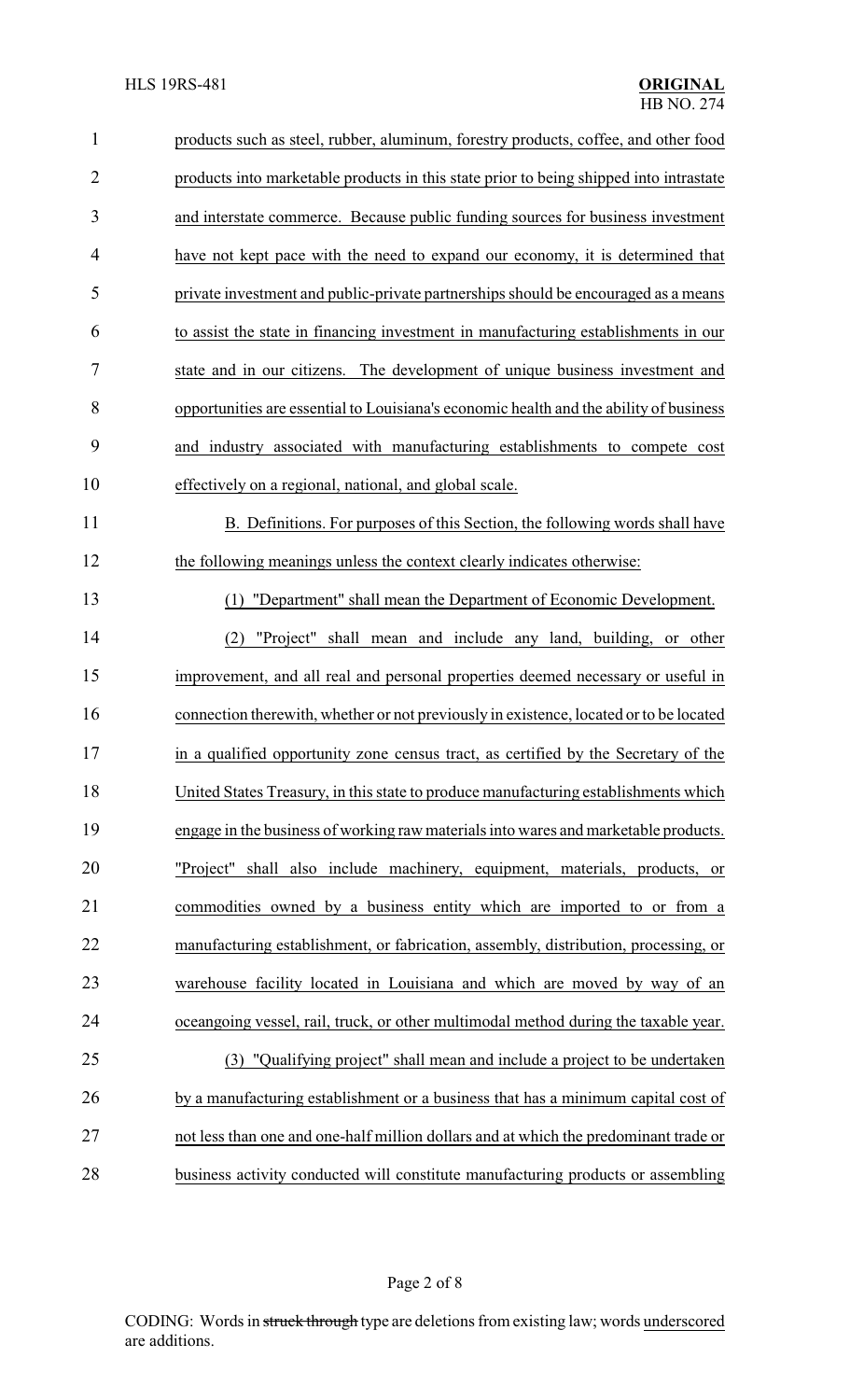| $\mathbf{1}$   | raw materials into a marketable product in this state. However, "qualifying project"    |
|----------------|-----------------------------------------------------------------------------------------|
| $\overline{2}$ | shall not mean or include manufacturing of chemicals or bulk liquid or gas facilities.  |
| 3              | C. Tax credit.                                                                          |
| 4              | There is hereby authorized an income and corporate franchise tax credit<br>(1)          |
| 5              | for expenses associated with construction of a qualifying project in this state. The    |
| 6              | maximum amount of the credit shall be equal to fifty percent of the costs of the        |
| 7              | qualifying project, not to exceed one million dollars per project. The total aggregate  |
| 8              | amount of credits which may be certified and granted by the department in               |
| 9              | accordance with the provisions of this Section shall not exceed ten million dollars     |
| 10             | over the five-year life of the pilot program.                                           |
| 11             | Tax credits certified and granted by the department may be paid in a<br>(2)             |
| 12             | lump sum or may be structured over time depending on the applicant and the nature       |
| 13             | of the business.                                                                        |
| 14             | D. Certification and administration.                                                    |
| 15             | The credit provided for in this Section shall be granted by the department<br>(1)       |
| 16             | for a qualifying project if the commissioner of administration, after approval of the   |
| 17             | Joint Legislative Committee on the Budget, certifies that securing the project will     |
| 18             | result in a significant positive economic benefit to the state. "Significant positive   |
| 19             | economic benefit" means net positive tax revenue that shall be determined by taking     |
| 20             | into account direct, indirect, and induced impacts of the project based on a standard   |
| 21             | economic impact methodology utilized by the secretary of the department, and the        |
| 22             | value of the credit, and any other state tax and financial incentives that are used by  |
| 23             | the department to secure the project. If the commissioner, with the approval of the     |
| 24             | committee certifies the qualifying project, then the department may grant a tax credit  |
| 25             | equal to fifty percent of the costs of the qualifying project, or may grant a credit in |
| 26             | a lesser amount which is warranted by the significant positive economic benefit         |
| 27             | determined by the commissioner; however, no tax credit granted for a qualifying         |
| 28             | project shall exceed one million dollars. The total amount of tax credits granted on    |
| 29             | a qualifying project shall not exceed the total cost of the project.                    |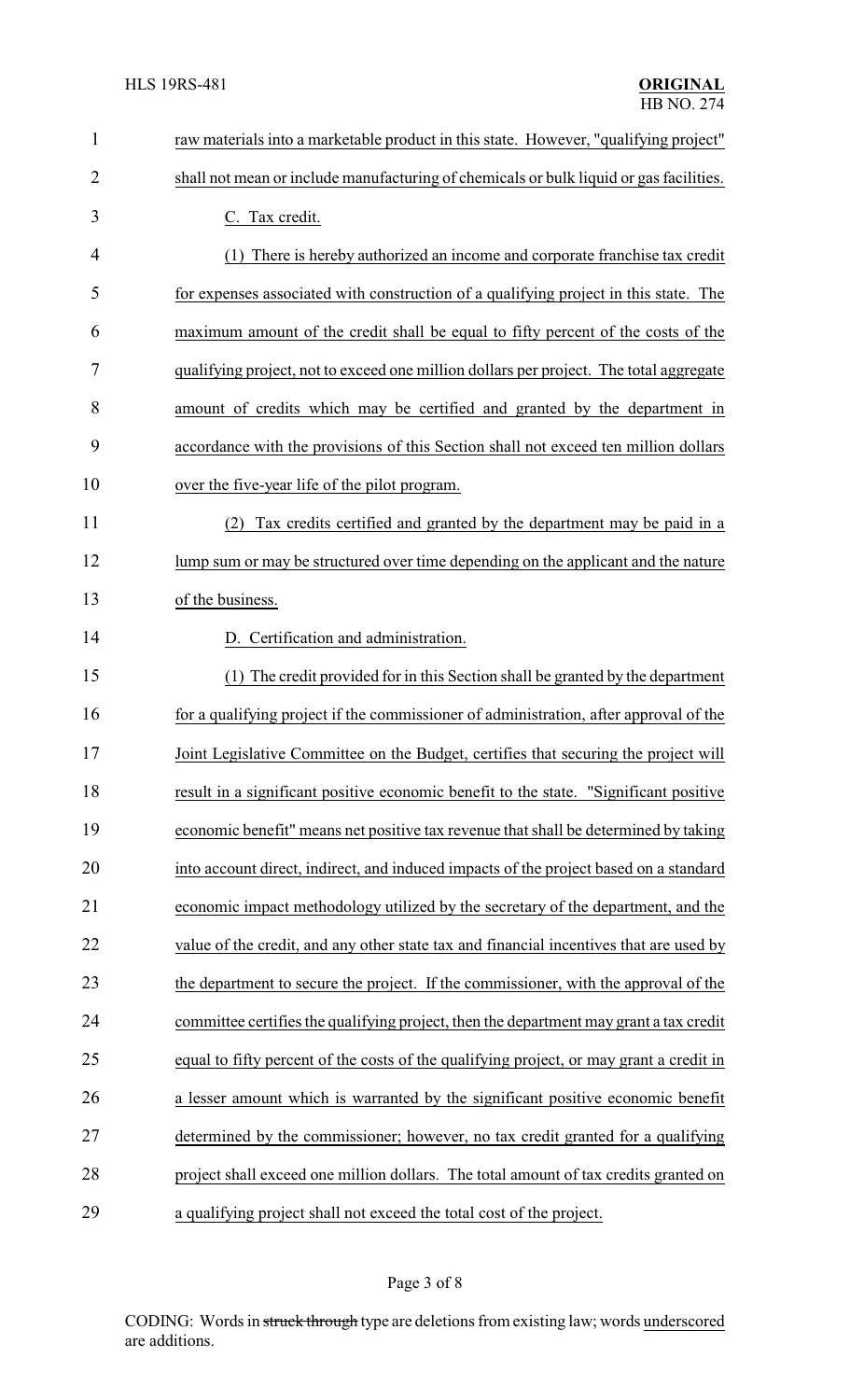| $\mathbf{1}$   | Tax credits granted pursuant to this Section shall be earned by the<br>(2)              |  |  |
|----------------|-----------------------------------------------------------------------------------------|--|--|
| $\overline{2}$ | applicant at the time expenditures are made by an applicant; however, tax credits       |  |  |
| 3              | shall not be applied against an applicant's tax liability before January 1, 2020, and   |  |  |
| $\overline{4}$ | not until project cost expenditures are certified by the department. The department     |  |  |
| 5              | shall certify project cost expenditures no less than twice during the duration of the   |  |  |
| 6              | qualifying project unless the applicant agrees, in writing, to reimburse the            |  |  |
| 7              | department for the costs of any additional certifications.                              |  |  |
| 8              | (3) If the tax credit allowed pursuant to this Section exceeds the amount of            |  |  |
| 9              | taxes due for such tax period, then any unused credit may be carried forward as a       |  |  |
| 10             | credit against subsequent tax liability for a period not to exceed five years.          |  |  |
| 11             | The secretary of the department shall determine through the<br>(4)                      |  |  |
| 12             | promulgation of rules and regulations in accordance with the Administrative             |  |  |
| 13             | Procedure Act, which projects and expenditures qualify for tax credits.<br>The          |  |  |
| 14             | department shall take the following factors into consideration when determining         |  |  |
| 15             | which projects qualify:                                                                 |  |  |
| 16             | The economic impact of the qualifying project on similar or existing<br>(a)             |  |  |
| 17             | manufacturing establishments or businesses located within one hundred miles of the      |  |  |
| 18             | qualifying project.                                                                     |  |  |
| 19             | The impact of the qualifying project on the immediate and long-term<br>(b)              |  |  |
| 20             | objectives of the tax credit provided for the investment.                               |  |  |
| 21             | The impact of the qualifying project on the employment of Louisiana<br>(c)              |  |  |
| 22             | residents.                                                                              |  |  |
| 23             | (d) The impact of the qualifying project on the overall economy of the state.           |  |  |
| 24             | $(5)(a)$ Application. An applicant for the tax credit authorized pursuant to the        |  |  |
| 25             | provisions of this Section shall submit an application for initial certification of the |  |  |
| 26             | qualifying project to the department that includes the following information:           |  |  |
| 27             | (i) A preliminary budget including the actual or, if not known, the estimated           |  |  |
| 28             | capital costs of the qualifying project and the qualifying project's estimated          |  |  |
| 29             | Louisiana payroll.                                                                      |  |  |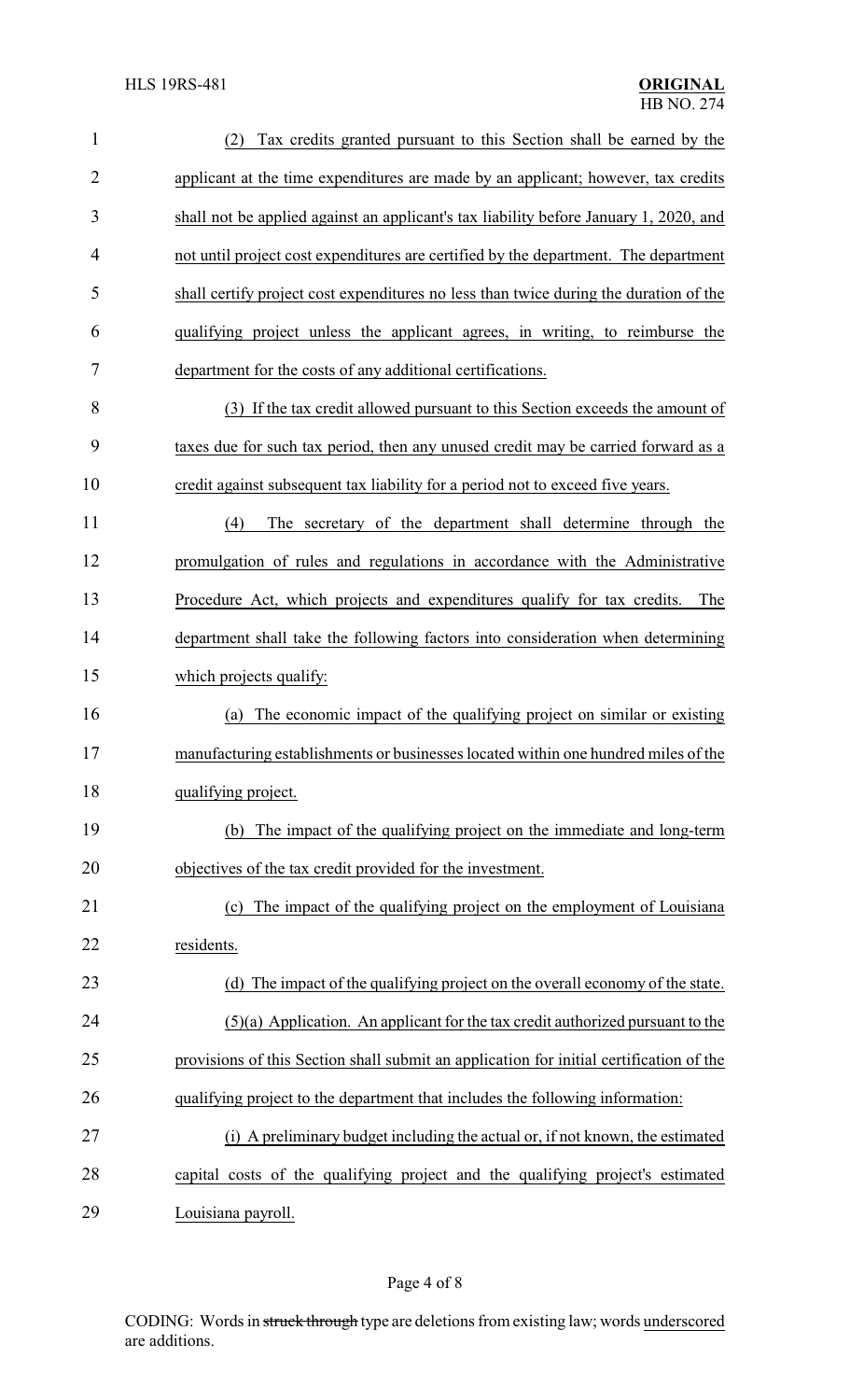| $\mathbf{1}$   | (ii) A detailed description of the qualifying project.                                    |  |  |
|----------------|-------------------------------------------------------------------------------------------|--|--|
| $\overline{2}$ | (iii)<br>A statement that the proposed project will qualify as a qualifying               |  |  |
| 3              | project.                                                                                  |  |  |
| 4              | Estimated start and completion dates. The estimated start date shall<br>(iv)              |  |  |
| 5              | include the estimated date on which the acquisition, construction, installation, or       |  |  |
| 6              | equipping of the qualifying project was commenced or is expected to commence.             |  |  |
| 7              | The name of each company, or the name or names of its shareholders,<br>(v)                |  |  |
| 8              | partners, members, owners, or beneficiaries to become entitled to the tax credit.         |  |  |
| 9              | (vi) Any other information required by the department.                                    |  |  |
| 10             | (b) If the application is incomplete, additional information may be requested             |  |  |
| 11             | prior to further action by the department.                                                |  |  |
| 12             | Prior to final certification of a qualifying project, the applicant shall<br>(c)          |  |  |
| 13             | submit to the department a cost report of project expenditures which the department       |  |  |
| 14             | may require to be prepared by an independent certified public accountant. The             |  |  |
| 15             | department shall review the expenditures and shall issue a tax credit certification       |  |  |
| 16             | letter to the applicant and to the Department of Revenue indicating the amount of tax     |  |  |
| 17             | credits certified for the qualifying project and the amount of the tax credit to be taken |  |  |
| 18             | each tax year.                                                                            |  |  |
| 19             | (6) The secretary of the department, in consultation with the Department of               |  |  |
| 20             | shall promulgate rules and regulations in accordance with the<br>Revenue,                 |  |  |
| 21             | Administrative Procedure Act as are necessary to carry out the intent and purposes        |  |  |
| 22             | of this Section. All rules promulgated to implement the provisions of this Section        |  |  |
| 23             | shall be subject to oversight and approval by the House Ways and Means Committee          |  |  |
| 24             | and the Senate Committee on Revenue and Fiscal Affairs.                                   |  |  |
| 25             | Any taxpayer applying for the credit shall be required to reimburse the<br>(7)            |  |  |
| 26             | department for any audit required in relation to granting the credit.                     |  |  |
| 27             | E. Recapture of credits. If the department finds that funds for which an                  |  |  |
| 28             | applicant received credits according to the provisions of this Section are not invested   |  |  |
| 29             | in and expended with respect to capital costs of a qualifying investment, the             |  |  |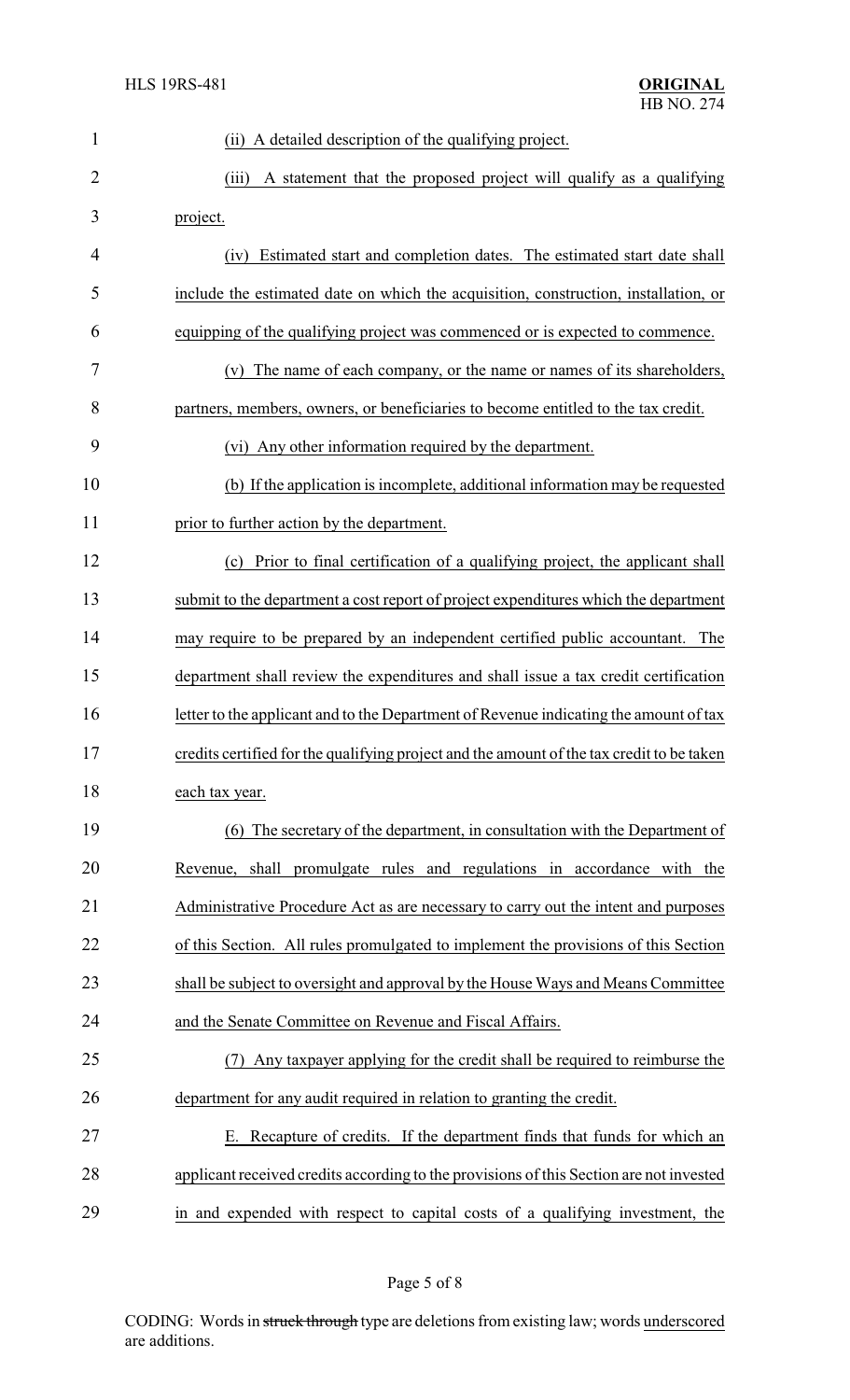| $\mathbf{1}$   | applicant's state income tax for the taxable period shall be increased by an amount    |  |
|----------------|----------------------------------------------------------------------------------------|--|
| $\overline{2}$ | necessary for the recapture of credit provided by Subsection C of this Section.        |  |
| 3              | F. Recovery of credits by the Department of Revenue.                                   |  |
| $\overline{4}$ | Tax credits previously granted to a taxpayer, but later disallowed,<br>(1)             |  |
| 5              | pursuant to the provisions of Subsection E of this Section, may be recovered by the    |  |
| 6              | secretary of the Department of Revenue through any collection remedy authorized        |  |
| 7              | by R.S. 47:1561 and initiated within the later of any of the following:                |  |
| 8              | (a) Two years from December thirty-first in the year in which the tax credit           |  |
| 9              | was paid.                                                                              |  |
| 10             | (b) Three years from December thirty-first of the year in which the taxes for          |  |
| 11             | the filing period were due.                                                            |  |
| 12             | (c) Three years from December thirty-first of the year in which the final tax          |  |
| 13             | credit certification letter was issued.                                                |  |
| 14             | (d) The time period for which prescription has been extended, as provided              |  |
| 15             | by R.S. 47:1580.                                                                       |  |
| 16             | The only interest that may be assessed and collected on recovered credits<br>(2)       |  |
| 17             | is interest at a rate of three percentage points above the rate provided in R.S.       |  |
| 18             | $9:3500(B)(1)$ , which shall be computed from the original due date of the return on   |  |
| 19             | which the credit was taken.                                                            |  |
| 20             | (3) The provisions of this Subsection are in addition to and shall not limit the       |  |
| 21             | authority of the secretary of the Department of Revenue to assess or to collect under  |  |
| 22             | any other provision of law.                                                            |  |
| 23             | G. Implementation of tax credits.                                                      |  |
| 24             | No tax credit authorized pursuant to the provisions of this Section shall              |  |
| 25             | be certified or granted and become eligible to be applied against tax liability until  |  |
| 26             | January 1, 2020.                                                                       |  |
| 27             | No tax credit shall be issued pursuant to the provisions of this Section               |  |
| 28             | and no initial certification shall be granted by the secretary of the department on or |  |
| 29             | after January 1, 2025.                                                                 |  |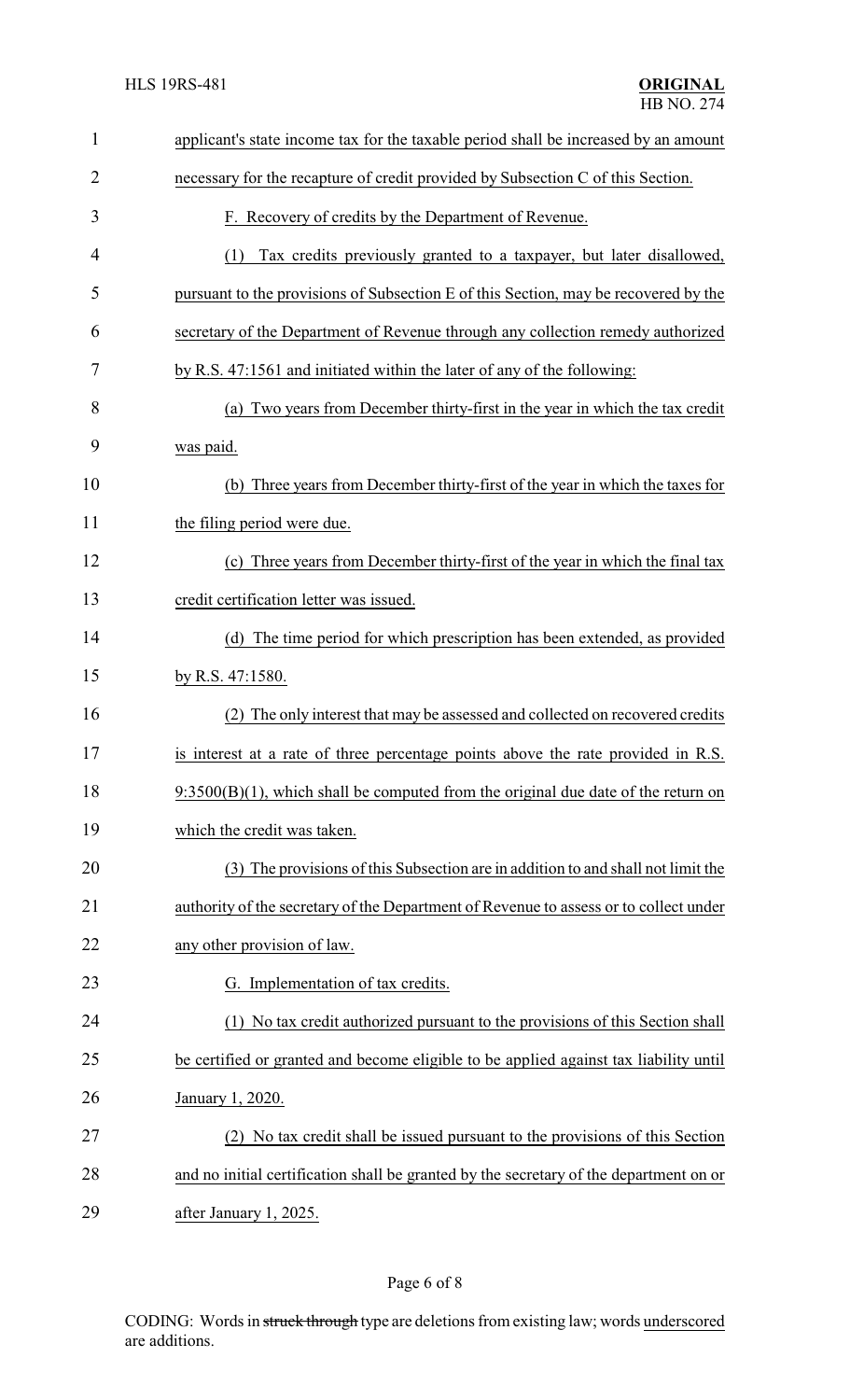- 1 Section 2. This Act shall become effective upon signature by the governor or, if not
- 2 signed by the governor, upon expiration of the time for bills to become law without signature
- 3 by the governor, as provided by Article III, Section 18 of the Constitution of Louisiana. If
- 4 vetoed by the governor and subsequently approved by the legislature, this Act shall become
- 5 effective on the day following such approval.

## DIGEST

The digest printed below was prepared by House Legislative Services. It constitutes no part of the legislative instrument. The keyword, one-liner, abstract, and digest do not constitute part of the law or proof or indicia of legislative intent. [R.S. 1:13(B) and 24:177(E)]

| HB 274 Original | 2019 Regular Session | <b>Gary Carter</b> |
|-----------------|----------------------|--------------------|
|                 |                      |                    |

**Abstract:** Authorizes an income and corporate franchise tax credit pilot program for expenses associated with the construction of manufacturing establishments that will assemble raw materials into marketable products in this state.

Proposed law authorizes an income and corporate franchise tax credit for expenses associated with construction of a qualifying project in this state. The maximum amount of the credit shall be equal to 50% of the costs of the qualifying project, not to exceed \$1M per project. The total aggregate amount of credits which may be certified and granted by the Dept. of Economic Development (DED) shall not exceed \$10M over the five-year life of the pilot program. Proposed law authorizes tax credits certified and granted by DED to be paid in a lump sum or may be structured over time depending on the applicant and the nature of the business.

Proposed law provides that tax credits shall be earned at the time expenditures are made by an applicant; however, tax credits shall not be applied against an applicant's tax liability before Jan. 1, 2020, and not until project cost expenditures are certified by DED.

Proposed law defines a "qualifying project" as a project undertaken by a manufacturing establishment or other business located or to be located in a qualified opportunity zone census tract, that has a minimum capital cost of not less than \$1.5M and at which the predominant trade or business activity will constitute manufacturing products or assembling raw materials into a marketable product in this state. Proposed law excludes manufacturing of chemicals or bulk liquid or gas facilities from the definition of a "qualifying project".

Proposed law requires the credit to be granted for a qualifying project if the commissioner of administration, after approval of the Joint Legislative Committee on the Budget, certifies that securing the project will result in a significant positive economic benefit to the state. Further defines "significant positive economic benefit" as net positive tax revenue determined by taking into account direct, indirect, and induced impacts of the project based on a standard economic impact methodology utilized by DED and the value of the credit and any other state tax and financial incentives used by DED to secure the project.

Proposed law authorizes DED to grant a credit in a lesser amount if the lesser amount is warranted by the significant positive economic benefit determined by the commissioner. The total amount of credits granted on a project shall not exceed the total cost of the project.

Proposed law authorizes the carry forward of tax credit amounts against subsequent tax liability if the amount of the credit exceeds the applicant's tax liability for a period not to exceed five years.